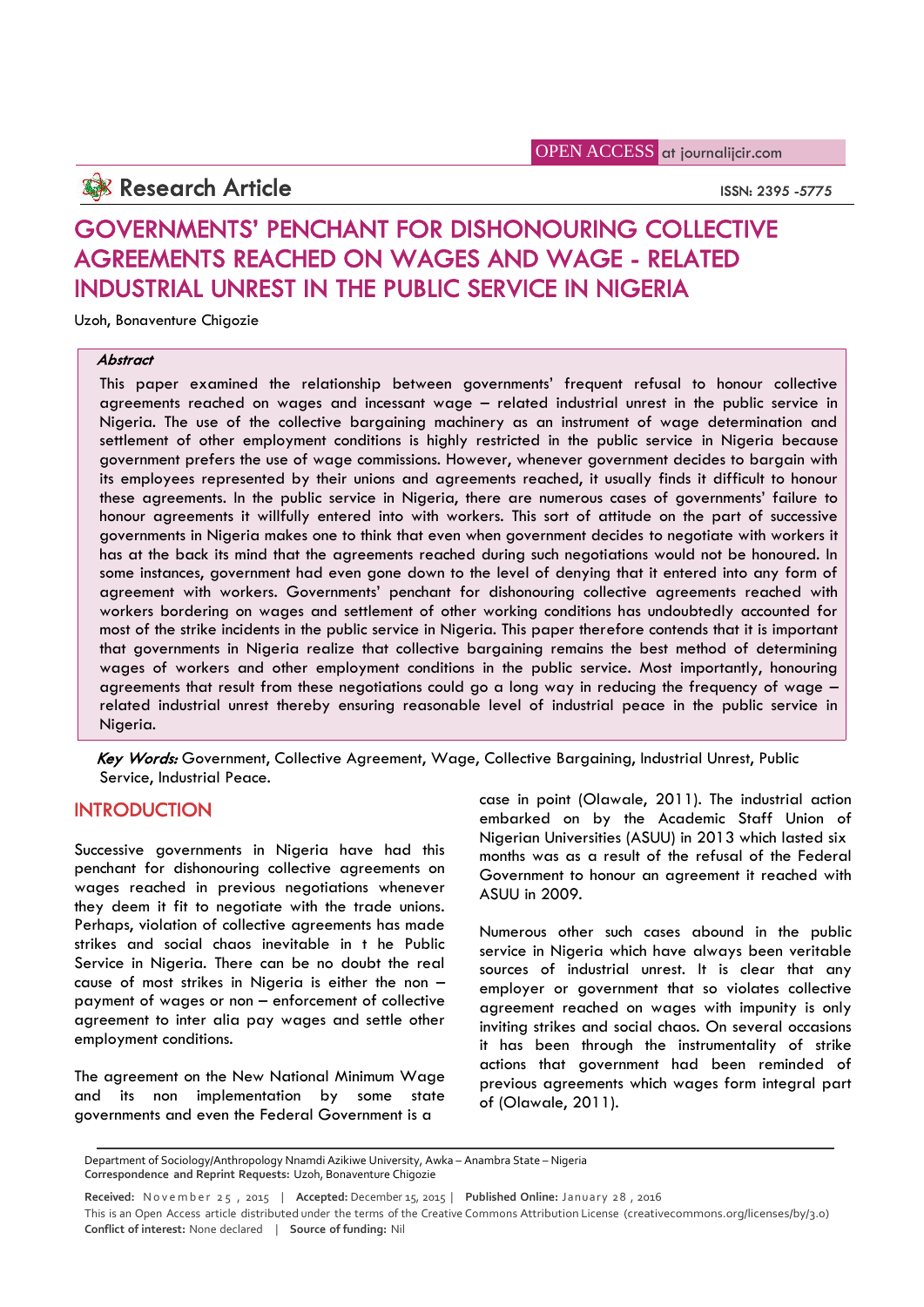Clearly, resort to industrial action seems to be the most effective and justifiable means available to the workers to enforce concluded agreements with the employers if the continue to dribble the workers and fail to honour agreements entered with them. It is therefore necessary to investigate the relationship between failure to honour collective agreements reached on wages by successive governments and frequent industrial unrest in the Public Service in Nigeria.

#### *Conceptual Clarifications*

Here some important concepts used in this work are clarified so as to remove any ambiguities their meaning in the context of this work. The terms are as follows

#### *Government*

this refers to a group of people that governs a community or unit. It sets out and administers public policies and exercises executive, political and sovereign power through customs, institutions and laws within a state. A government can be classified into many types which include; democracy, republic, monarchy, aristocracy, dictatorship, among other forms. In other words government is the system by which a state or community is governed. It is a means by which state policy is enforced, as well as the mechanism for determining the policies of the state (Wikipedia, 2013). Investor Words (2015) regards government as a group that exercises sovereign authority over a nation, state, society or other body of people and is responsible for making and enforcing laws, managing currency and protecting the population from external threats, and may have other duties or privileges.

#### *Collective Agreement*

Generally speaking, parties in industrial relations embark on collective bargaining with the aim of arriving at collective agreements on the basis of which jobs can be jointly regulated by labour and management. Collective agreement therefore represents rules that are expected to be binding on both parties in industrial relations (Onyeonoru, 2005). Collective agreement could be procedural or substantive. Procedural agreement has to do with rules regarging the procedures for job regulations. These may include issues related to membership of the national negotiating body (National Joint Industrial Council), negotiating patterns, meeting, quorum, duration of agreements, internal procedures for the settlement of grievances. Substantive

agreement on the other hand has to do with such items as wages and salaries, bonuses and allowances etc (Onyeonoru, 2005).

#### *Wage*

employers usually see wage as all costs incurred for the recruitment and use of labour in their enterprises. These include direct wages, fringe benefits, social security benefits paid to the employees and other costs incurred for occupational safety and health and human resource development. Employers are therefore concerned with the total cost of labour. Workers on their own see wages as the direct payment received for work done (Kessler, 1995; 2000).

Duncan (1989) and Poole and Jenkins (1998) posit that workers are concerned with the immediate quantum of disposable income, although they recognize that fringe benefits associated with terms and conditions of employment and all other benefits in cash or kind are also part of wages. The types and quantum of fringe benefits vary with countries. It is determined through government intervention with legislation and collective bargaining between employers and trade unions. It is therefore a result of tripartite consultation and agreement (Milkovitch and Newman, 1990).

According to Armstrong (1999), the main components of payment systems include; basic pay, productivity incentives, social security, fringe benefits such as medical benefits, paid leave and allowances. Some of the allowances include rent in lieu of quarters, basic amenities for electricity, water, transport, subsidies for education of children, and Domestic Assistants (Armstrong, 1999; Bratton, 1999).

#### *Industrial unrest*

is a generic term that covers all forms of industrial actions undertaken by workers and employers to express their dissatisfaction in the workplace (Anugwom, 2007). Although, strike is the most popular form of the manifestations of industrial unrest in any society, there are other forms, which do not attract much notice or public attention. Yet this latter category accounts for a significant proportion of labour - Management dispute (Fashoyin, 2005). The other forms through which industrial unrest manifests itself are mainly used by workers and their unions as pressure methods on the employers to win their demands (Fashoyin, 2005). The types of action in this category include, work-to-rule, over time ban, lockin/out, and intimidation (Fashoyin, 2005).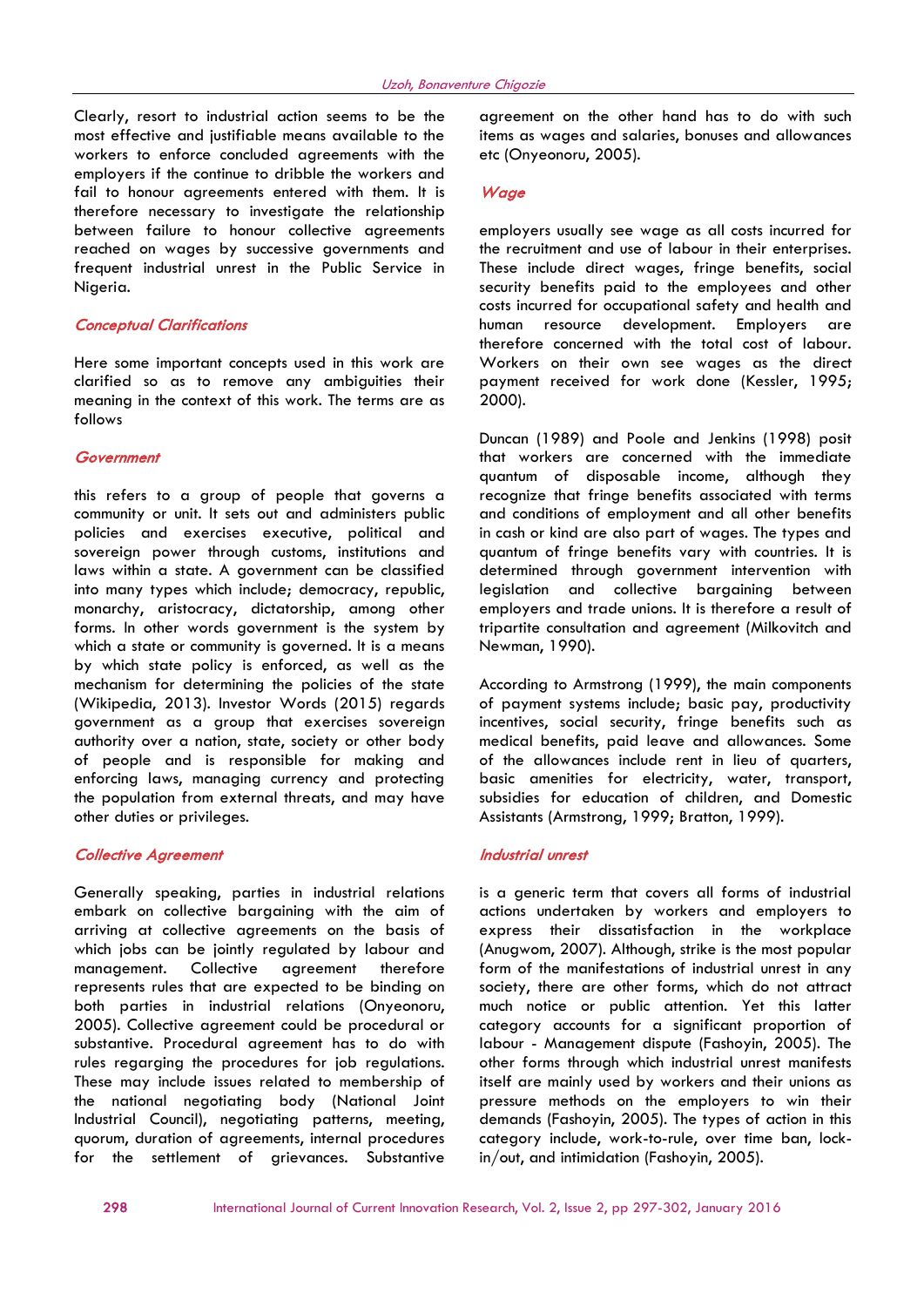## *Public Service*

refers to service provided by government to people living within its jurisdiction, either directly (through the public sector) or by financing provision of services. In other words, service provided or supported by government or its agencies (Wikipedia, 2014). Service performed for the benefit of the public, especially by a non-governmental organization. Public service also refers to the business of supplying an essential commodity, such as water or electricity, or a service, such as communication, to the public.

## *Governments' Disregard for Collective Agreements and Industrial Unrest in the Public Service in Nigeria: A Theoretical Review*

Collective agreements include such a variety of subjects that they constitute issues defining the rights and obligations of the parties involved in a negotiation. They set out in detail, every aspect of labour – management relations at different levels including grievance and disagreement procedure (Kester, 2006). According to NLC (2009), the outcome of the negotiation between employer and trade unions is the signing of a contract, referred to as the "Collective Agreement". The contract, which is binding on both parties, is usually made up of two parts. The first which is the procedural agreement concerns issues of rules and regulations governing interaction between employers and workers unions, for instance, union recognition, composition of the negotiating council and disciplinary procedure. The other part known as the substantive agreement deals with terms and conditions of employment including issues such as hours of work, wages, allowances and other benefits (NLC, 2008; 2009).

Collective bargaining leads to the introduction of mutually agreed and acceptable rules and agreements which employers and employees are expected to obey. Since there are bound to be grievances and conflicts in the work place, collective bargaining and agreement create a dispute settlement mechanism through which potentially explosive grievances and disagreements can be amicably settled. It also provides for time frame within which a resolution in one form or another must be reached (Aderogba, 2005; Kester, 2006). With such procedures and processes, collective bargaining creates and ensures industrial peace.

A very important principle of collective bargaining is that under it, the employer and the employee and his union have equal rights and are seen as equal partners. The employer cannot intimidate the employee nor can be latter threaten the employer (NLC, 2008). So collective bargaining provides a good basis and environment for industrial dialogue. Consequently, its outcome is usually a sincere product of dialogue and should therefore be respected. Also, under collective bargaining the union is not only accepted by the employer, but the rights and protection of the workers are also enshrined in the collective agreement (NLC, 2008). Consequently, the job of the labour leader is protected when he gives leadership to the workforce. On the other hand, collective bargaining also provides that the union does not interfere in management duties and prerogatives. Respect for collective agreements, the outcome of collective bargaining is usually written, and so its implementation is not dependent on the recollection of participants. However, the greatest danger to collective bargaining and industrial dialogue is when its outcome is not respected, or is treated with levity (NLC, 2008; Yusuf, 2009). Unfortunately, this has been the case in Nigeria's public service where government hardly respects any agreement reached with workers. This has also been the cause of most labour- organized industrial unrest in the Public Service.

For instance, based on an agreement reached between federal government and organized labour in 2000, wages were supposed to rise by 25 percent in May 2001 and 15 percent in 2002. However, the Federal Government did not keep to its side of the bargain (Aiyede, 2002; NLC, 2009). When there were industrial rumblings in the country as a result of this, government set up a committee of five serving ministers to meet with the Nigeria Labour Congress. Both sides reached an agreement that the 25 percent wage increase be made with effect from 1st May, 2002, but again government reneged. When labour protested, the administration claimed no such agreement existed. The NLC had to publish the agreement in full with the signatures of the ministers and other government representatives before an embarrassed administration accepted that the agreement truly exists, but asked for new talks. Again, the new agreement signed by the government was declared a ghost document. The threat of a general strike (which actually took off in Abuja) forced government to own up to the agreement (Aiyede, 2002, NLC, 2009; Aminu, 2008). Similar cases like the one above abound in the history of wage determination in the public service in Nigeria. This situation engenders labour- organized industrial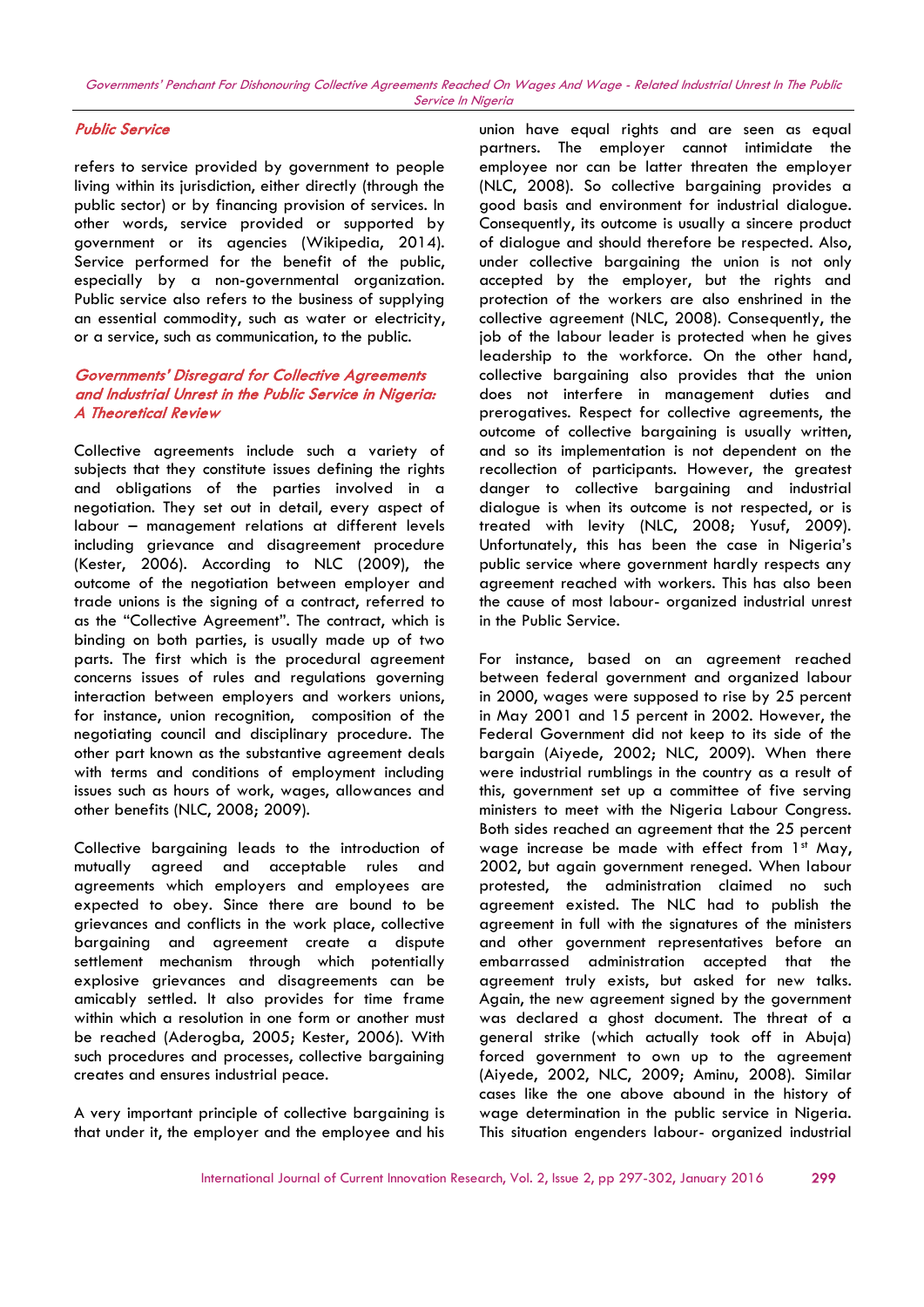unrest because organized labour has realized that it has to always fight to get the government to the negotiating table and also keep to the terms of the agreements previously reached on wages.

The theoretical thrust of this paper is the Rational Choice Theory. Economics plays a huge role in human behavior, meaning that, people are often motivated by money and the possibility of making a profit, calculating their likely costs and benefits of any action before deciding what to do. This way of thinking is called rational choice (Scott, 2000). Rational Choice theory was pioneered by Sociologist George Homans, who laid the basic framework for exchange theory, which he grounded in assumptions drawn from behavioural psychology. During the 1960s and 1970s, other theorists (Blau, Coleman, and Cook) extended and enlarged his framework and helped to develop a more formal model of rational choice. Over the years, rational choice theorists have become increasingly mathematical. Even Marxists have come to see rational choice theory as the basis of the Marxist theory of class and exploitation (Scott, 2000).

Economic theories look at the ways in which the production, distribution, and consumption of goods and services are organized through money. Rational choice theorists have argued that the same general principles can be used to understand human interactions where time, information, approval, and prestige are the resources being exchanged (Blau, 1997). According to this theory, individuals are motivated by their personal wants and goals and are driven by personal desires. Since it is not possible for individuals to attain all of the various things that they want, they must make choices related to both their goals and the means for attaining those goals. Individuals must anticipate the outcomes of alternative courses of action and calculate which action will be best for them. In the end, rational individuals choose the course of action that is likely to provide them the greatest satisfaction (Coleman, 1986). One key element in rational choice theory is the belief that not all actions are fundamentally rational in character. This distinguishes it from other forms of theory because it defines the existence of kinds of action other than the purely rational and calculative. It argues that all social action can be seen as rationally motivated, however much as some may appear irrational (Scott, 2000).

Also central to all forms of rational choice theory is the assumption that complex social phenomena can be explained in terms of the individual actions that lead to the phenomena. This is called methodological

individualism, which holds that the elementary unit of social life is individual human action. Thus, if we want to explain social change and social institutions, we simply need to show how they arise as the result of individual action and interactions (Coleman, 1986; Cook, 1987).

Rational Choice theory helps to illuminate our understanding of the issue under investigation. The situation in Nigeria is that the wage determination process is highly defective and wages of workers in the Public Service are not reviewed periodically against the cost of living so as to take care of the inflationary tendencies in the economy. Government does not like to engage in collective bargaining with its employees to determine wages and other conditions of work, whenever it does it would not want to honour agreements reached during such negotiations (Chienye, 1984; NLC, 2009). Workers in the Public Service have to always resort to the rational choice of strike action as the only means to achieve wage concessions and get the government to honour agreements it freely entered into with workers.

Today in Nigeria, those who are lucky to have jobs find it increasingly difficult to survive on their monthly pay (Cheeka, 2009). The major reason for this is that the pay of the Nigeria worker is not only one of the poorest in the world it has also not improved in the face of changes in the market conditions. Workers in the Public Sector are particularly worse off, because as huge revenues continue to be acquired from the sweat of workers the pay and conditions of workers have continued to deteriorate (NLC, 2009; Cheeka, 2009).

The workers have been increasingly excluded from the wealth of their labour. Workers can no longer survive on what they earn, and the situation is made worse by the fact that those who work also have to support family members who form part of the huge army of the unemployed (NLC, 2009). This makes workers to always ask for a general upward review of wages and increase in the National Minimum Wage, but in line with the repressive character of the Nigeria State, wage negotiations always end up in stalemates that degenerate to industrial unrest even when an agreement is reached, government hardly keeps to the agreement (Cheeka, 2009; NLC, 2009). Rational choice theory has however been criticized, and according to its critics, the theory does not explain why some people seem to accept and follow social norms of behaviour that lead them to act in selfless ways or to feel a sense of obligation that overrides their self interest (Scott, 2000). Another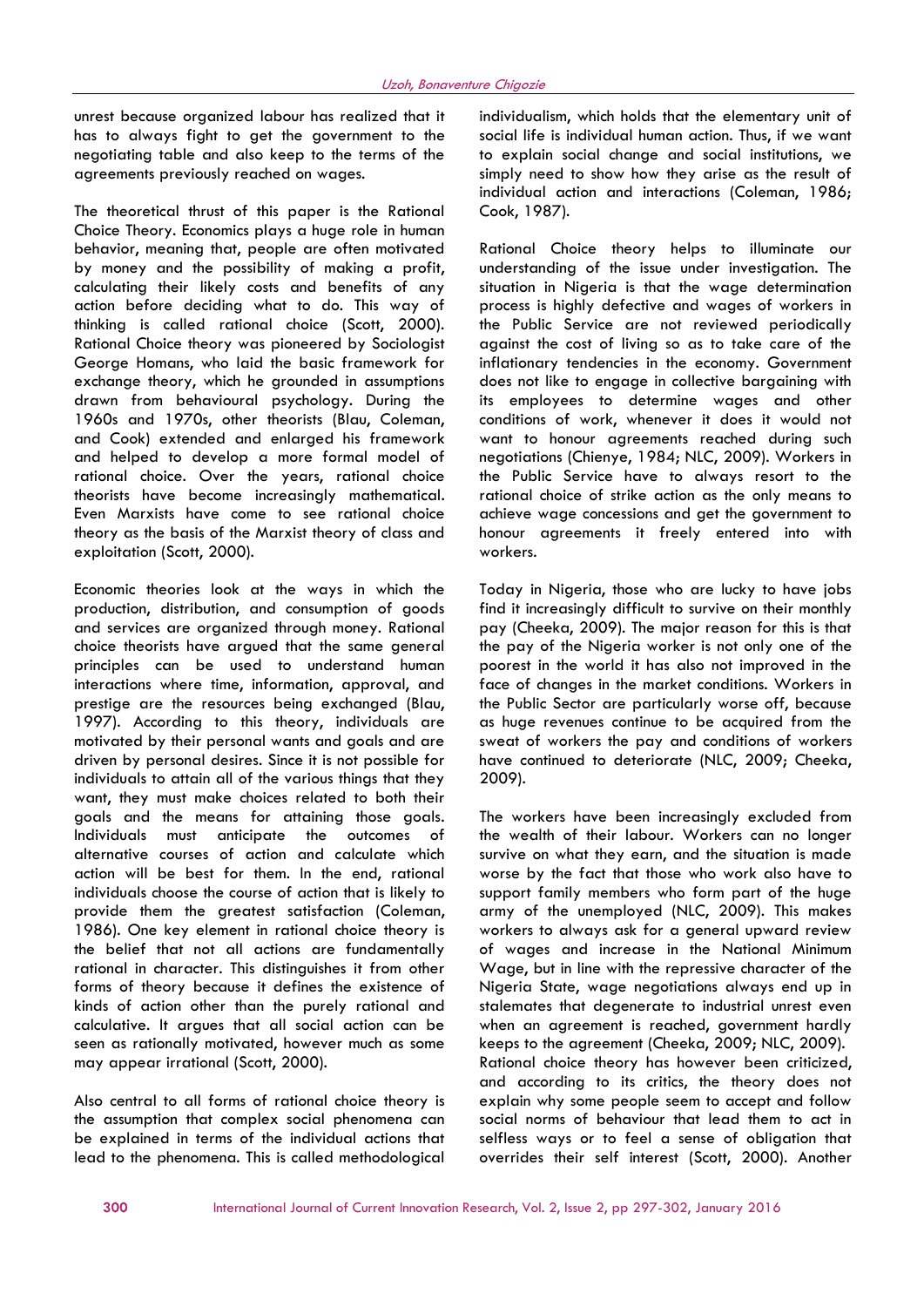*Governments' Penchant For Dishonouring Collective Agreements Reached On Wages And Wage - Related Industrial Unrest In The Public Service In Nigeria*

criticism of rational choice theory is that it is too individualistic. According to critics of individualistic theories, they fail to explain and take proper account of the existence of larger social structures. That is to say there must be social structures that cannot be reduced to the actions of the individuals and therefore have to be explained in different terms (Scott, 2000). Despite these criticisms, the theory remains very relevant in illuminating the subject under investigation.

## **CONCLUSION**

Dishonouring collective agreements reached on wages and other employment conditions with employees in the public service has obviously become second nature to successive governments in Nigeria. Government frequently enters into agreement with workers in the public service over wages and other work conditions with the intention of not honouring such agreements. This situation frequently leads to industrial unrest because workers and their unions would do everything within their powers to ensure that these agreements are honoured. Sometimes, it is through the instrumentality strike action that government is reminded of agreements it entered into with workers.

The collective bargaining machinery is not well established and entrenched as an instrument of wage determination and settlement of other conditions of employment in the public service in Nigeria and as a result government resorts to the use wage commissions. This situation however does no auger well for the maintenance of industrial peace in the public service because every now and then workers led by their unions are in the trenches fighting for one thing or the other. Unless government becomes more committed to the use of collective bargaining and also honour agreements that result from it the situation would continue to deteriorate.

## **References**

- 1. Aderogba, K. O. (2005) Bargaining Structure in Nigeria: Past Present and Future, In Omole, I. (ed) Contemporary Issues in Collective Bargaining in Nigeria. Ibadan: Cadalad Nig. Ltd.
- 2. Aiyede, E. R. (2002) Decentralizing Public Sector Collective Bargaining and the Contradictions of Federal Practice in Nigeria. African Study Monographs, 23(1),11-29.
- 3. Aminu; A. (2008) Government Wage Policy and the Dynamics of Public – Private Sector Wage Differentials in Nigeria. In http:// www.129. org / conference-files/ world/ 2008/ aminu- 94295. pdf.(Accessed 17/03/2009).
- 4. Anugwom, G. A. (2007) Industrial Relations System in Nigeria. Enugu: Rhyce Kerex Publishers.
- 5. Armstrong, M. (1999), A Handbook of Human Resource Management Practice, 7<sup>th</sup> Edition. London: Kogan page .
- 6. Blau, P. (1997) On Limitations of Rational Choice Theory for Sociology. American Sociologist,  $28:16 - 21$ .
- 7. Bratton, J. (1999) Human Resource Phenomenon. In Bratton and J. Gold (eds) Human Resource Management: Theory and Practice, Second Edition. London: Macmillan Press Ltd.
- 8. Cheeka, D. (2009) Nigeria: Living Wage a Must. In http://www.marxist.com/nigeria-living wage-a-must. htm. (Accessed 28/11/11).
- 9. Chienye, G. C. (1984) Wage Determination and Trade Union Structure and Organization in a Developing Country: The Nigerian Case. In http://www.mendeley com/research/wage determination-and-trade-union-structure-end organization-in-adeveloping-country-the nigerian case . (Accessed 20/9/09).
- 10. Coleman, J. S. (1986) Social Theory, Social Research, and a Theory of Action. *American Journal of Sociology*, 91:1309-1335.
- 11. Cook, K. S. (1987) Emerson's Contributions to Social Exchange Theory. In K. S. Cook (ed), Social Exchange Theory. Beverly Hills, Calif: Sage.
- 12. Duncan, C. (1989) Pay and Pay Systems. In B. Towers (ed.) Handbook of Industrial Relations Practice. London: Kogan page
- 13. Fashoyin, T. (2005) Industrial Relations in Nigeria, Second Edition. Lagos: Longman.
- 14. Kessler, I. (1995) Reward system. In J. Storey (ed.) Human Resources Management: A critical text. London: Routledge.
- 15. InvestorWords (2015), Government. In http://www.investorwords.com/16458/govern ment.html (Accessed 29/03/15)
- 16. Kessler I. (2000) Remuneration Systems. In Bach and K. Sission (eds.) Personnel Management. Oxford: Blackwell.
- 17. Kester, K. O. (2006), A Perspective on Wage Determination and Bargaining in Nigeria. Ibadan: John Archers.